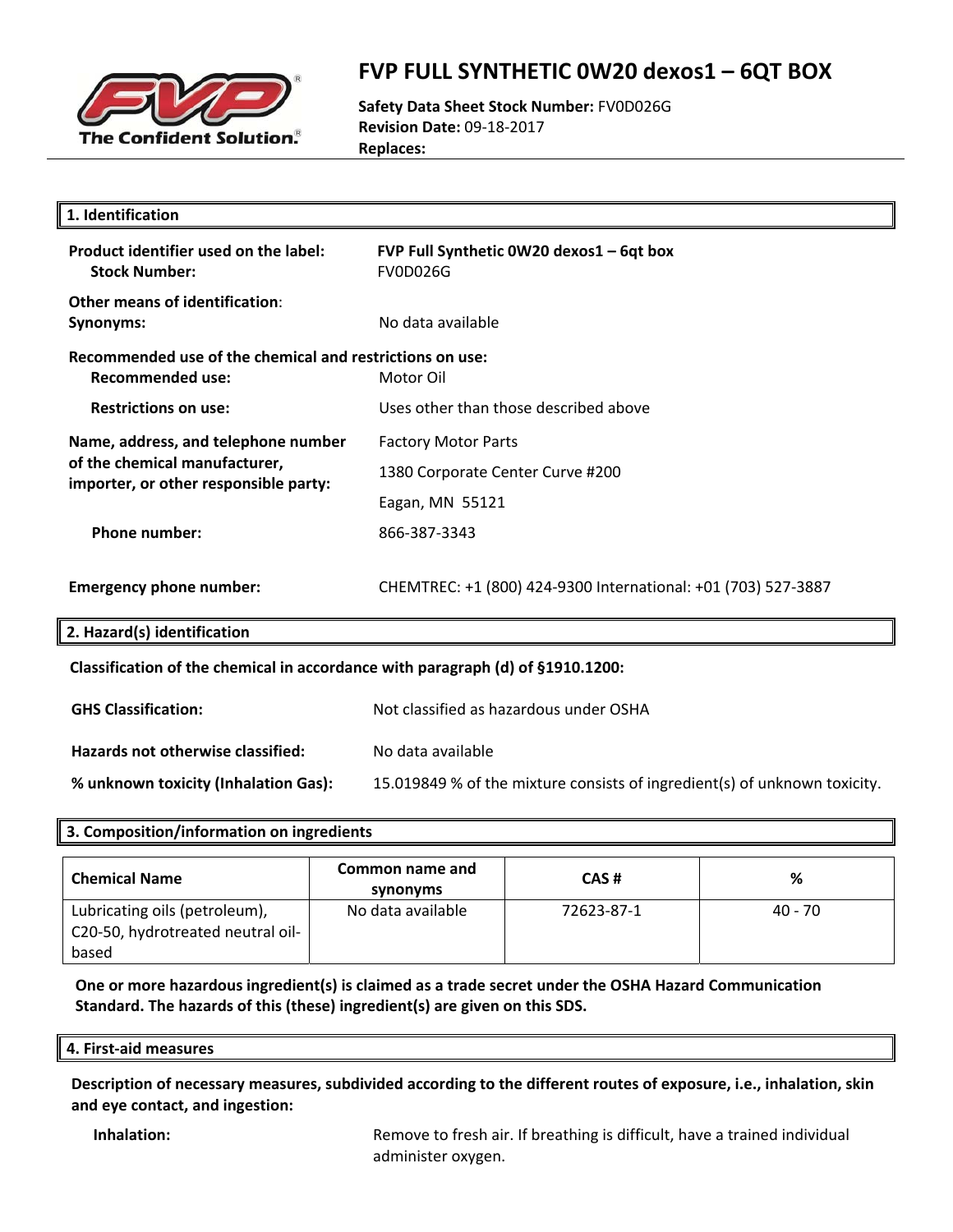**Product identifier used on the label: FVP Full Synthetic 0W20 dexos1 – 6qt box Stock Number:** FV0D026G **Revision Date:** 09‐18‐2017 **Replaces:**

| Eye Contact:                                                                                | Use eye wash to remove a chemical from the eye. Flush the affected eye<br>for at least fifteen minutes. Tilt the head to prevent chemical from<br>transferring to the uncontaminated eye. Seek medical attention if<br>irritation persists. |
|---------------------------------------------------------------------------------------------|---------------------------------------------------------------------------------------------------------------------------------------------------------------------------------------------------------------------------------------------|
| <b>Skin Contact:</b>                                                                        | Wash with soap and water. Get medical attention if irritation develops or<br>persists. Seek medical advice if symptoms persist.                                                                                                             |
| Ingestion:                                                                                  | Minimal risk of harm if swallowed. Do not induce vomiting. Seek medical<br>attention immediately. Provide medical care provider with this SDS.                                                                                              |
| Most important symptoms/effects,<br>acute and delayed:                                      | None Known                                                                                                                                                                                                                                  |
| Indication of immediate medical<br>attention and special treatment<br>needed, if necessary: | Aspiration during swallowing or vomiting may severely damage the lungs.<br>If evacuation of stomach contents is necessary, use method least likely to<br>cause aspiration.                                                                  |

### **5. Fire‐fighting measures**

#### **Suitable (and unsuitable) extinguishing media:**

| Suitable extinguishing media:                                      | Use alcohol resistant foam, carbon dioxide, or dry chemical when fighting<br>fires. Water or foam may cause frothing if liquid is burning but it still may<br>be a useful extinguishing agent if carefully applied to the surface of the<br>fire. Do not direct a stream of water into the hot burning liquid. |
|--------------------------------------------------------------------|----------------------------------------------------------------------------------------------------------------------------------------------------------------------------------------------------------------------------------------------------------------------------------------------------------------|
| Unsuitable extinguishing media:                                    | No data available                                                                                                                                                                                                                                                                                              |
| Specific hazards arising from the<br>chemical:                     | No data available                                                                                                                                                                                                                                                                                              |
| <b>Hazardous combustion products:</b>                              | Carbon monoxide, Smoke                                                                                                                                                                                                                                                                                         |
| Special protective equipment and<br>precautions for fire-fighters: | No data available                                                                                                                                                                                                                                                                                              |

#### **6. Accidental release measures**

| Personal precautions, protective<br>equipment and emergency procedures: | No health affects expected from the clean up of this material if contact<br>can be avoided. Follow personal protective equipment recommendations<br>found in Section 8 of this SDS.                                |
|-------------------------------------------------------------------------|--------------------------------------------------------------------------------------------------------------------------------------------------------------------------------------------------------------------|
| <b>Methods and materials for containment</b><br>and cleaning up:        | Prevent the spread of any spill to minimize harm to human health and<br>the environment if safe to do so. Wear complete and proper personal<br>protective equipment following the recommendation of Section 8 at a |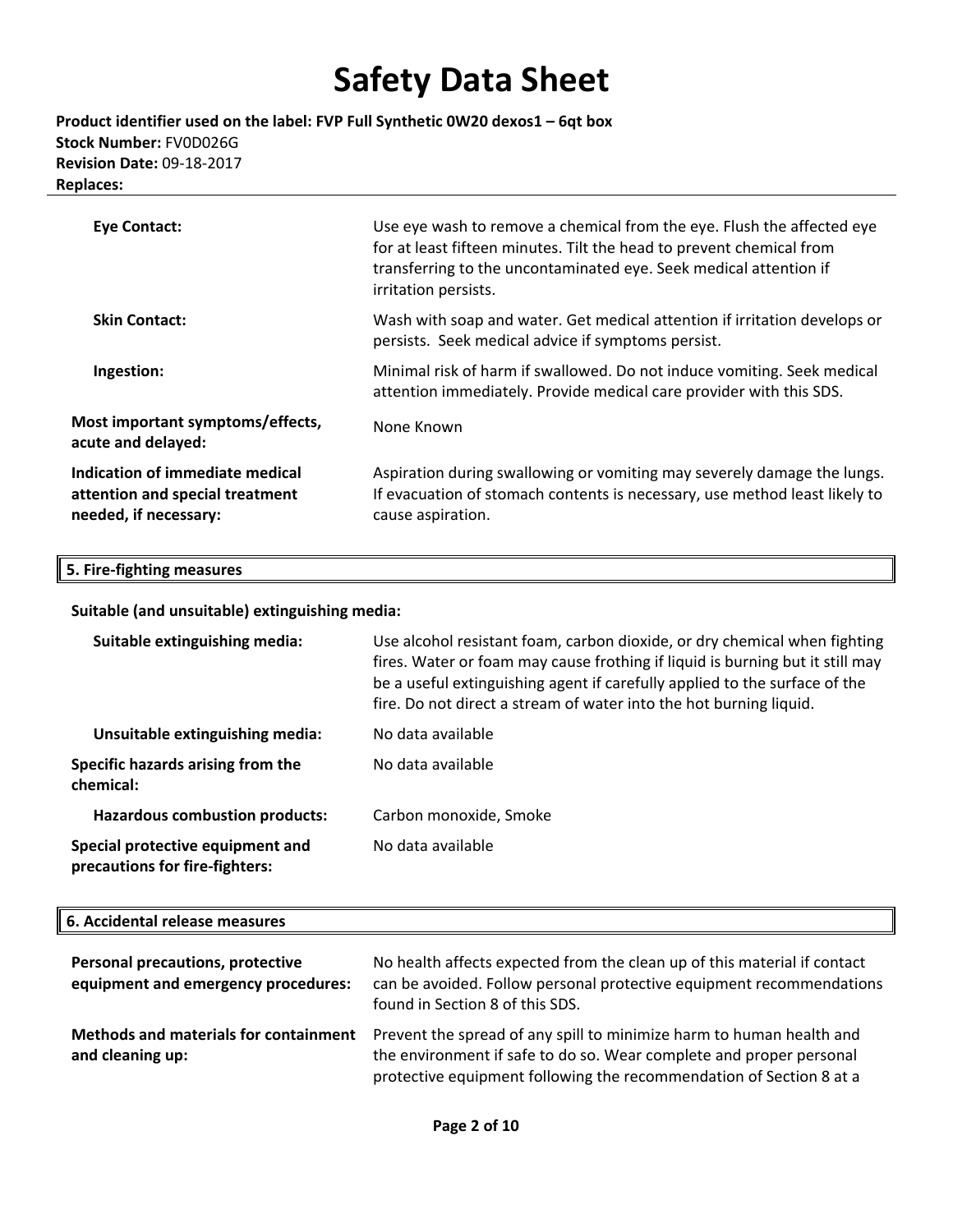**Product identifier used on the label: FVP Full Synthetic 0W20 dexos1 – 6qt box Stock Number:** FV0D026G **Revision Date:** 09‐18‐2017 **Replaces:**

> minimum. Dike with suitable absorbent material like granulated clay. Dispose of according to Federal, State, Local, or Provincial regulations. Used fluid should be disposed of at a recycling center.

| 7. Handling and storage                                                                      |                                                                           |
|----------------------------------------------------------------------------------------------|---------------------------------------------------------------------------|
| <b>Precautions for safe handling:</b>                                                        | Mildly irritating material. Avoid unnecessary exposure. No data available |
| Conditions for safe storage, including<br>any incompatibilities:<br>Safe storage conditions: | Store in a cool dry place. Isolate from incompatible materials.           |
| <b>Materials to Avoid/Chemical</b><br>Incompatibility:                                       | Strong oxidizing agents                                                   |

#### **8. Exposure controls/personal protection**

**OSHA permissible exposure limit (PEL), American Conference of Governmental Industrial Hygienists (ACGIH) Threshold Limit Value (TLV), and any other exposure limit used or recommended by the chemical manufacturer, importer, or employer preparing the safety data sheet, where available:**

| <b>Chemical component</b> | <b>OSHA PEL</b> | <b>ACGIH TLV</b> | <b>ACGIH STEL</b> | <b>IDLH</b>       |
|---------------------------|-----------------|------------------|-------------------|-------------------|
| Lubricating oils          | 5 mg/m $3$      | 5 mg/m $3$       | $10 \text{ mg/m}$ | No data available |
| (petroleum), C20-50,      |                 |                  |                   |                   |
| hydrotreated neutral oil- |                 |                  |                   |                   |
| based                     |                 |                  |                   |                   |

**Appropriate engineering controls:** Use local exhaust ventilation or other engineering controls to minimize exposures and maintain operator comfort.

#### **Individual protection measures, such as personal protective equipment:**

| <b>Respiratory Protection:</b> | Respiratory protection may be required to avoid overexposure when<br>handling this product. General or local exhaust ventilation is the<br>preferred means of protection. Use a respirator if general room<br>ventilation is not available or sufficient to eliminate symptoms. None<br>required where adequate ventilation is provided. If airborne<br>concentrations are above the applicable exposure limits, use<br>NIOSH/MSHA approved respiratory protection. |
|--------------------------------|---------------------------------------------------------------------------------------------------------------------------------------------------------------------------------------------------------------------------------------------------------------------------------------------------------------------------------------------------------------------------------------------------------------------------------------------------------------------|
| <b>Respirator Type(s):</b>     | None required where adequate ventilation is provided. If airborne<br>concentrations are above the applicable exposure limits, use<br>NIOSH/MSHA approved respiratory protection.                                                                                                                                                                                                                                                                                    |
| Eye protection:                | No special requirements under normal industrial use.                                                                                                                                                                                                                                                                                                                                                                                                                |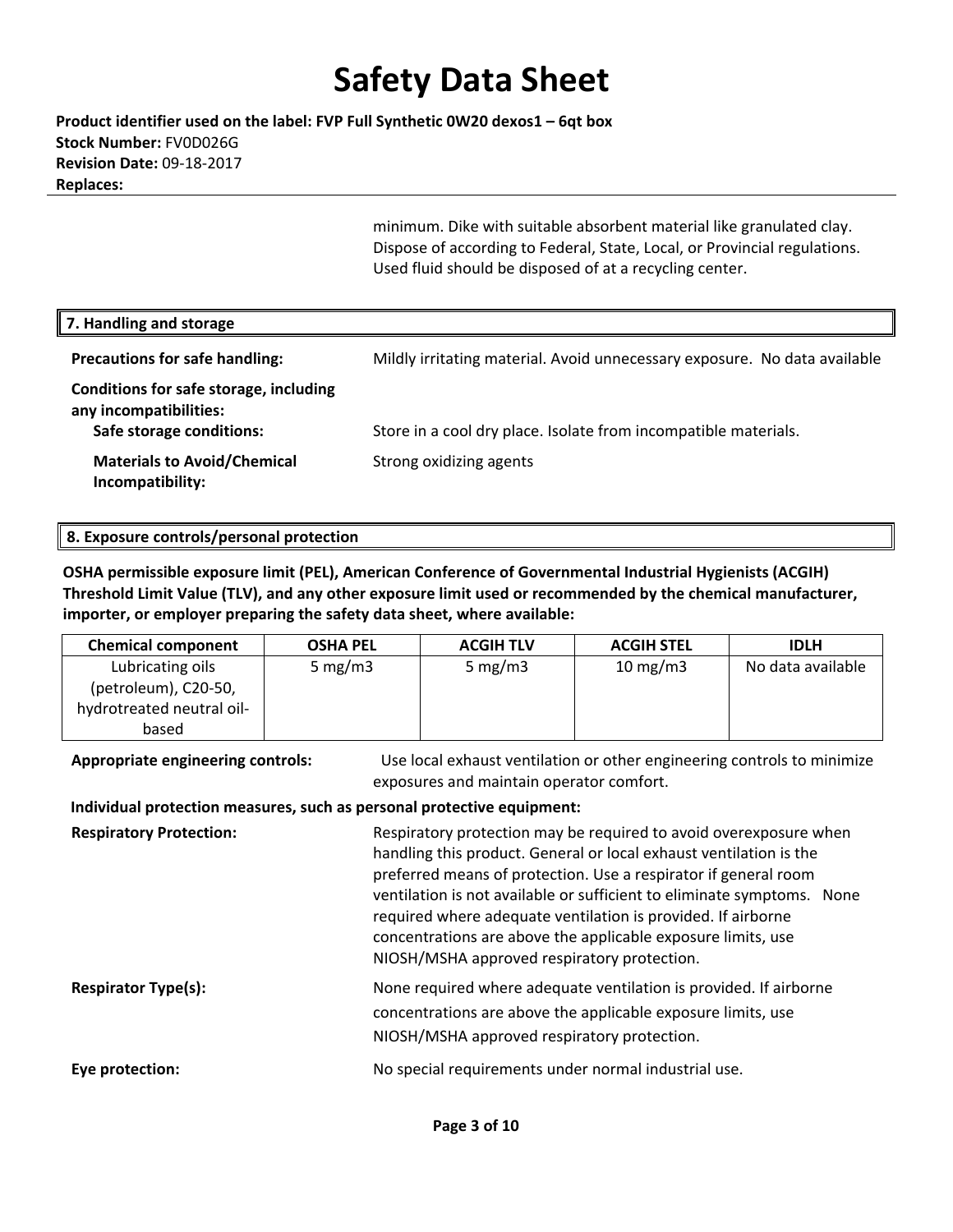**Product identifier used on the label: FVP Full Synthetic 0W20 dexos1 – 6qt box Stock Number:** FV0D026G **Revision Date:** 09‐18‐2017 **Replaces:**

| Skin protection:                   | Where use can result in skin contact, practice good personal hygiene and<br>wear impervious gloves. Wash hands and other exposed areas with mild<br>soap and water before eating, drinking, and when leaving work. |
|------------------------------------|--------------------------------------------------------------------------------------------------------------------------------------------------------------------------------------------------------------------|
| Gloves:                            | Nitrile, Neoprene                                                                                                                                                                                                  |
| <b>General hygiene conditions:</b> | No data available                                                                                                                                                                                                  |

#### **9. Physical and chemical properties**

| Appearance (physical state, color etc.):                   |                   |
|------------------------------------------------------------|-------------------|
| <b>Physical state:</b>                                     | Liquid            |
| Color:                                                     | Brown             |
| Odor:                                                      | Mild              |
| <b>Odor Threshold:</b>                                     | Not determined    |
| pH:                                                        | No data available |
| <b>Melting point/freezing point:</b>                       |                   |
| <b>Melting Point:</b>                                      | No data available |
| <b>Freezing point:</b>                                     | No data available |
| Initial boiling point and boiling range<br>$(^{\circ}C)$ : | 150               |
| Flash Point (°C):                                          | 226               |
| <b>Evaporation Rate:</b>                                   | No data available |
| Flammability (solid, gas):                                 | No data available |
| <b>Upper/lower flammability or explosive</b><br>limits:    |                   |
| <b>Upper flammability or explosive</b><br>limits:          | Not established   |
| Lower flammability or explosive<br>limits:                 | Not established   |
| Vapor pressure:                                            | No data available |
| Vapor density:                                             | No data available |
| <b>Relative density:</b>                                   | 0.85              |
| Solubility(ies):                                           | Negligible        |
| Partition coefficient: n-octanol/water:                    | 3.9               |
| <b>Auto-ignition temperature:</b>                          | No data available |
| <b>Decomposition Temperature:</b>                          | Not determined    |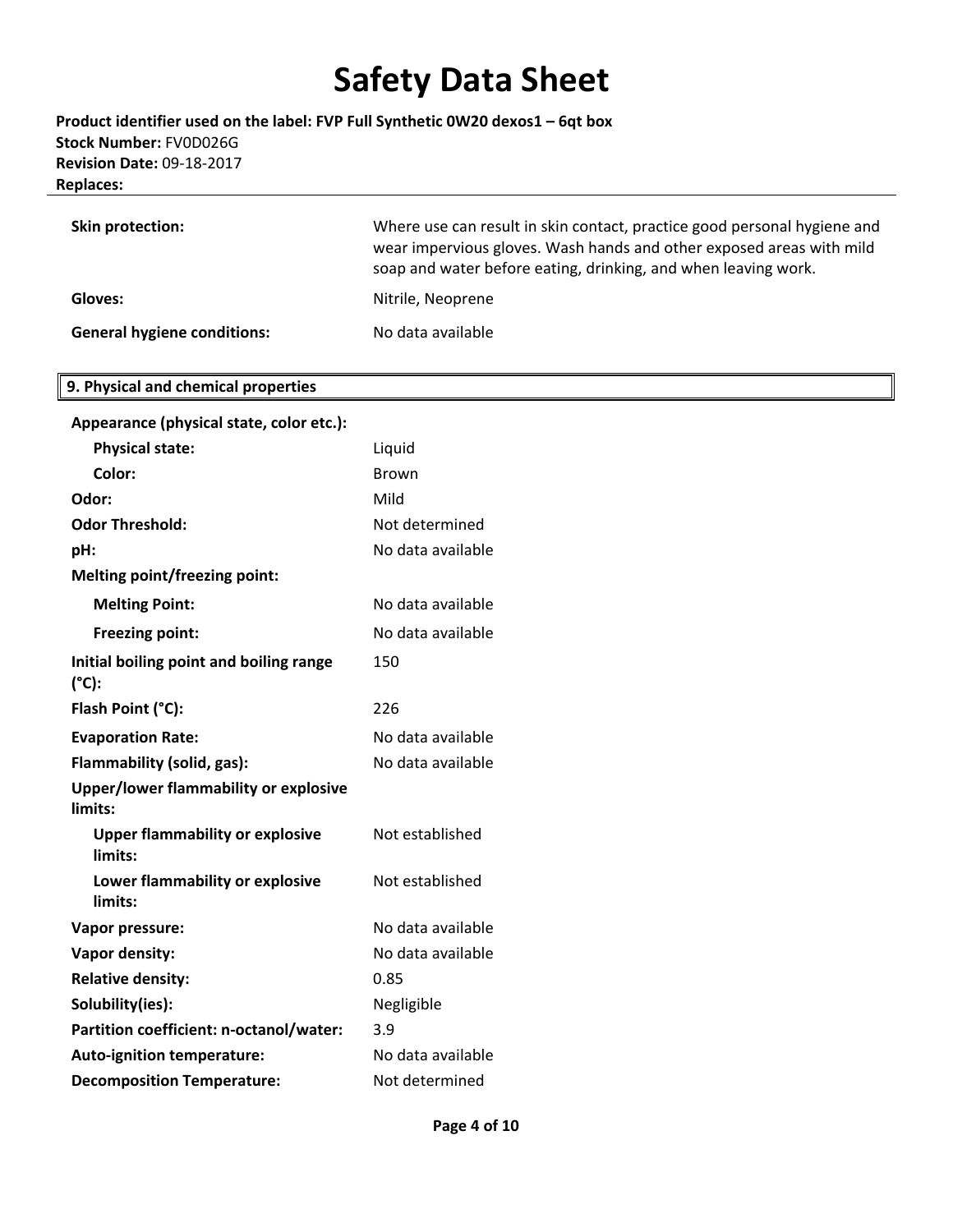### **Product identifier used on the label: FVP Full Synthetic 0W20 dexos1 – 6qt box Stock Number:** FV0D026G **Revision Date:** 09‐18‐2017 **Replaces:**

| Viscosity:                           | 44.59 cSt @ 40°C |
|--------------------------------------|------------------|
| Volatile organic compound (VOC)      | 0.000000         |
| content and percentage of volatiles: |                  |

#### **10. Stability and reactivity**

| <b>Reactivity:</b>                                                    |                                                                                                                                                                                                                                                                            |
|-----------------------------------------------------------------------|----------------------------------------------------------------------------------------------------------------------------------------------------------------------------------------------------------------------------------------------------------------------------|
| <b>Chemical stability:</b>                                            | Stable under normal conditions.                                                                                                                                                                                                                                            |
| <b>Possibility of hazardous reactions:</b>                            | None expected under standard conditions of storage.                                                                                                                                                                                                                        |
| Conditions to avoid (e.g., static<br>discharge, shock, or vibration): | Temperatures above the high flash point of this combustible material in<br>combination with sparks, open flames, or other sources of ignition.<br>Moisture (will lead to product performance degradation).                                                                 |
| Incompatible materials:                                               | Strong oxidizing agents                                                                                                                                                                                                                                                    |
| Hazardous decomposition products:                                     | Carbon monoxide, sulfur oxides, aldehydes, and other petroleum<br>decomposition products in the case of incomplete combustion. Oxides of<br>nitrogen, phosphorus, calcium, copper, magnesium, sodium, and<br>hydrogen sulfide may also be present., Carbon monoxide, Smoke |

#### **11. Toxicological information**

**Description of the various toxicological (health) effects and the available data used to identify those effects:**

| Information on the likely routes of<br>exposure (inhalation, ingestion, skin<br>and eye contact): | No data available                                                                                                                                                                                          |
|---------------------------------------------------------------------------------------------------|------------------------------------------------------------------------------------------------------------------------------------------------------------------------------------------------------------|
| Symptoms related to the physical,<br>chemical and toxicological<br>characteristics:               | None Known                                                                                                                                                                                                 |
|                                                                                                   | Delayed and immediate effects and also chronic effects from short- and long-term exposure:                                                                                                                 |
| <b>Ingestion Toxicity:</b>                                                                        | Although this product has a low order of acute oral toxicity, aspiration of<br>minute amounts into the lungs during ingestion or vomiting may cause<br>mild to severe pulmonary injury and possibly death. |
| <b>Skin Contact:</b>                                                                              | This material is likely to be slightly irritating to skin based on animal<br>data.Can cause minor skin irritation, defatting, and dermatitis.                                                              |
| Absorption:                                                                                       | Likely to be practically non-toxic based on animal data.                                                                                                                                                   |
| <b>Inhalation Toxicity:</b>                                                                       | No hazard in normal industrial use. Likely to be practically non-toxic                                                                                                                                     |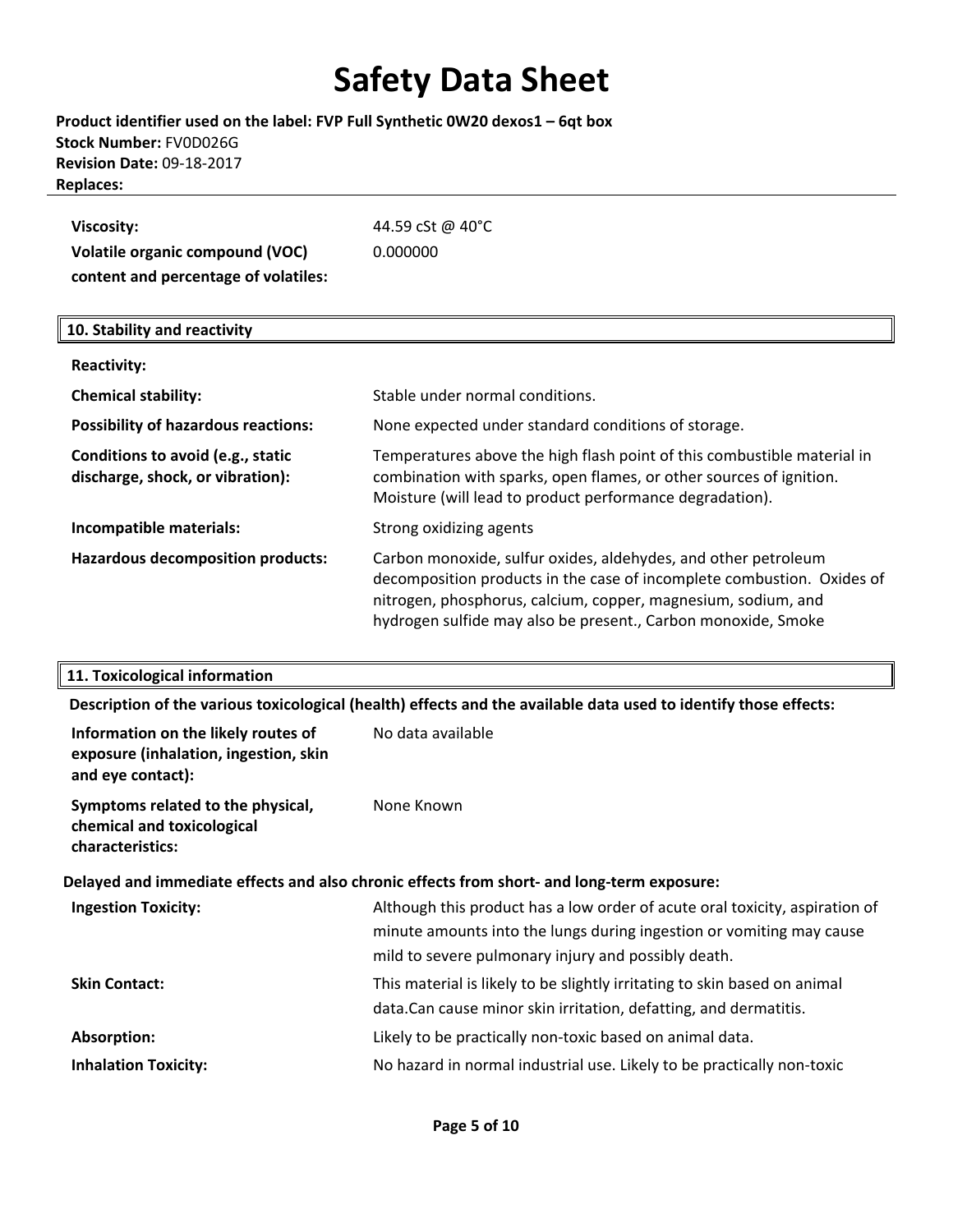**Product identifier used on the label: FVP Full Synthetic 0W20 dexos1 – 6qt box Stock Number:** FV0D026G **Revision Date:** 09‐18‐2017 **Replaces:**

|                                | based on animal data.                                                                                                                                                          |
|--------------------------------|--------------------------------------------------------------------------------------------------------------------------------------------------------------------------------|
| <b>Eye Contact:</b>            | This material is likely to be non-irritating to eyes based on animal data.                                                                                                     |
| Sensitization:                 | No data available                                                                                                                                                              |
| <b>Mutagenicity:</b>           | No data available to indicate product or any components present at<br>greater than 0.1% is mutagenic or genotoxic.                                                             |
| Carcinogenicity:               | Not expected to cause cancer. This product meets the IP-346 criteria of<br><3% PAH's and is not considered a carcinogen by the International<br>Agency for Research on Cancer. |
| <b>STOT-single exposure:</b>   | Based on available data, the classification criteria are not met.                                                                                                              |
| <b>STOT-repeated exposure:</b> | Based on available data, the classification criteria are not met.                                                                                                              |
| <b>Aspiration hazard:</b>      | Based on available data, the classification criteria are not met.                                                                                                              |
| <b>Other information:</b>      | No data available                                                                                                                                                              |

#### **Numerical measures of toxicity (such as acute toxicity estimates):**

| <b>Chemical Name</b>                                                           | LD50 Oral              | <b>LD50 Dermal</b>                 | <b>LC50 Inhalation</b>                  |
|--------------------------------------------------------------------------------|------------------------|------------------------------------|-----------------------------------------|
| Lubricating oils<br>(petroleum), C20-50,<br>hydrotreated neutral oil-<br>based | OLD50 Rat > 5000 mg/kg | Dermal LD50 Rabbit > 2000<br>mg/kg | Inhalation LC50 (4h) Rat<br>$2.18$ mg/L |

Is the hazardous chemical is listed in the National Toxicology Program (NTP) Report on Carcinogens (latest edition) or has been found to be a potential carcinogen in the International Agency for Research on Cancer (IARC) Monographs **(latest edition), or by OSHA:**

| <b>Chemical Name</b>       | <b>OSHA Carcinogen</b> | <b>IARC Carcinogen</b> | <b>NTP Carcinogen</b> |
|----------------------------|------------------------|------------------------|-----------------------|
| There are no components    |                        |                        |                       |
| that are known or reported |                        |                        |                       |
| to cause cancer.           |                        |                        |                       |

#### **12. Ecological information**

#### **Ecotoxicity (aquatic and terrestrial, where available):**

No data available

#### **Ecological Toxicity Data:**

| <b>Chemical Name</b>                                                  | CAS#       | <b>Aquatic EC50</b><br>Crustacea | <b>Aquatic ERC50</b><br><b>Algae</b> | <b>Aquatic LC50 Fish</b>            |
|-----------------------------------------------------------------------|------------|----------------------------------|--------------------------------------|-------------------------------------|
| Lubricating oils<br>(petroleum), C20-50,<br>hydrotreated neutral oil- | 72623-87-1 | $> 1000$ mg/L                    | No data available                    | Aquatic LC50 (96h)<br>$> 5000$ mg/L |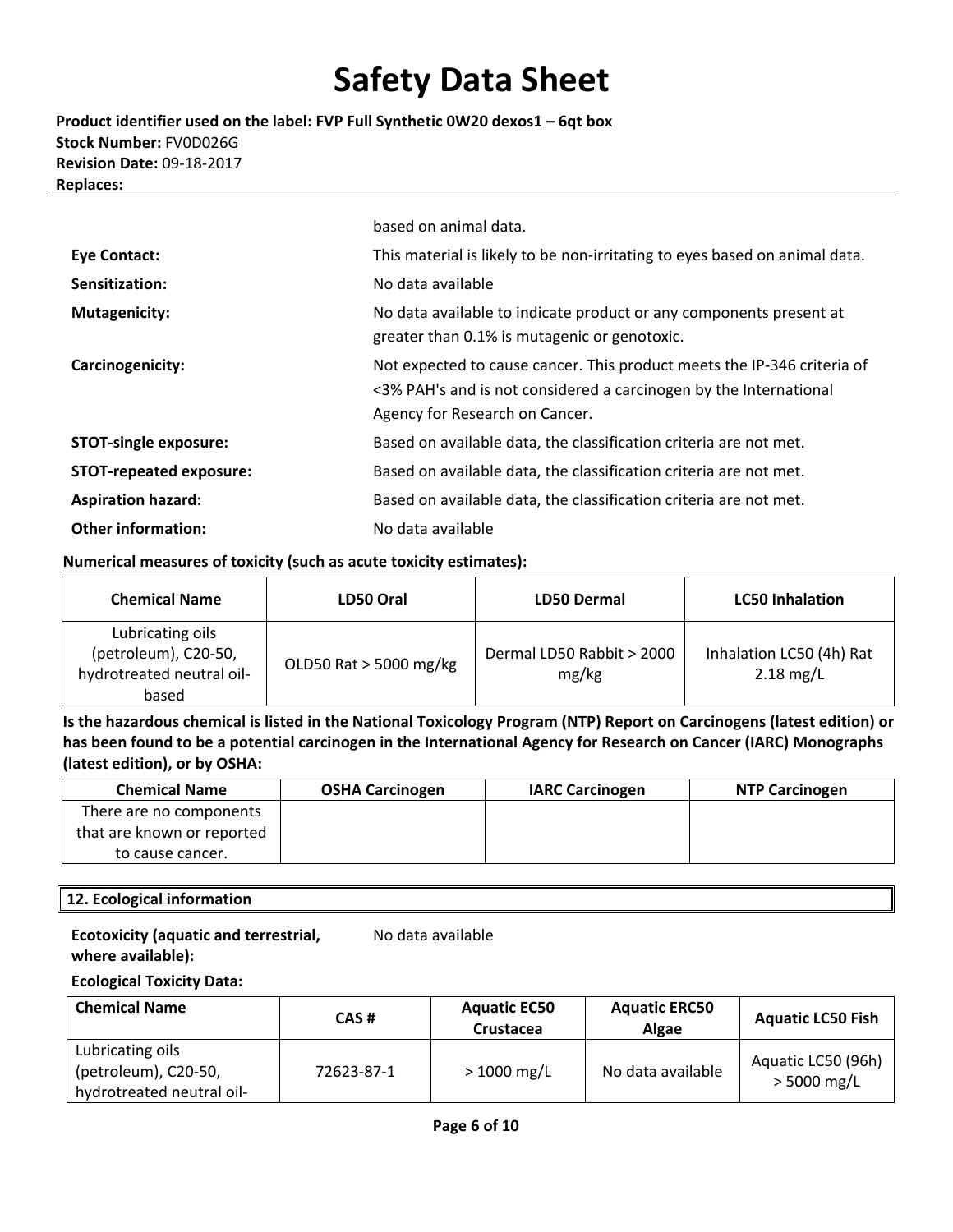**Product identifier used on the label: FVP Full Synthetic 0W20 dexos1 – 6qt box Stock Number:** FV0D026G **Revision Date:** 09‐18‐2017 **Replaces:**

| based                                                            |                                                                                                               |  |  |
|------------------------------------------------------------------|---------------------------------------------------------------------------------------------------------------|--|--|
| Persistence and degradability:                                   | Biodegrades slowly.                                                                                           |  |  |
| <b>Bioaccumulative potential:</b>                                | Bioconcentration may occur.                                                                                   |  |  |
| Mobility in soil:                                                | This material is expected to have essentially no mobility in soil. It absorbs<br>strongly to most soil types. |  |  |
| Other adverse effects (such as<br>hazardous to the ozone layer): | No data available                                                                                             |  |  |

**13. Disposal considerations**

| Description of waste residues and<br>information on their safe handling and<br>methods of disposal, including the<br>disposal of any contaminated<br>packaging: | Spent or discarded material is non-hazardous according to environmental<br>regulations. |
|-----------------------------------------------------------------------------------------------------------------------------------------------------------------|-----------------------------------------------------------------------------------------|
| <b>Contaminated packaging:</b>                                                                                                                                  | Recycle containers whenever possible.                                                   |

**14. Transport information**

**Carriage of dangerous goods by road (DOT), rail or inland waterways:**

**DOT Basic Description:** Not classified as hazardous for transport (DOT, TDG, IMO/IMDG, IATA/ICAO).

| International carriage of dangerous goods by sea (IMDG/IMO): |  |  |
|--------------------------------------------------------------|--|--|
|--------------------------------------------------------------|--|--|

| UN number:                    | Not regulated by IMDG |
|-------------------------------|-----------------------|
| UN Proper shipping name:      | Not applicable        |
| Transport hazard class(es):   | Not applicable        |
| Packing group, if applicable: | Not applicable        |

| International carriage of dangerous goods by air (IATA): |                       |  |
|----------------------------------------------------------|-----------------------|--|
| UN number:                                               | Not regulated by IATA |  |
| <b>UN Proper shipping name:</b>                          | Not applicable        |  |
| Transport hazard class(es):                              | Not applicable        |  |
| Packing group, if applicable:                            | Not applicable        |  |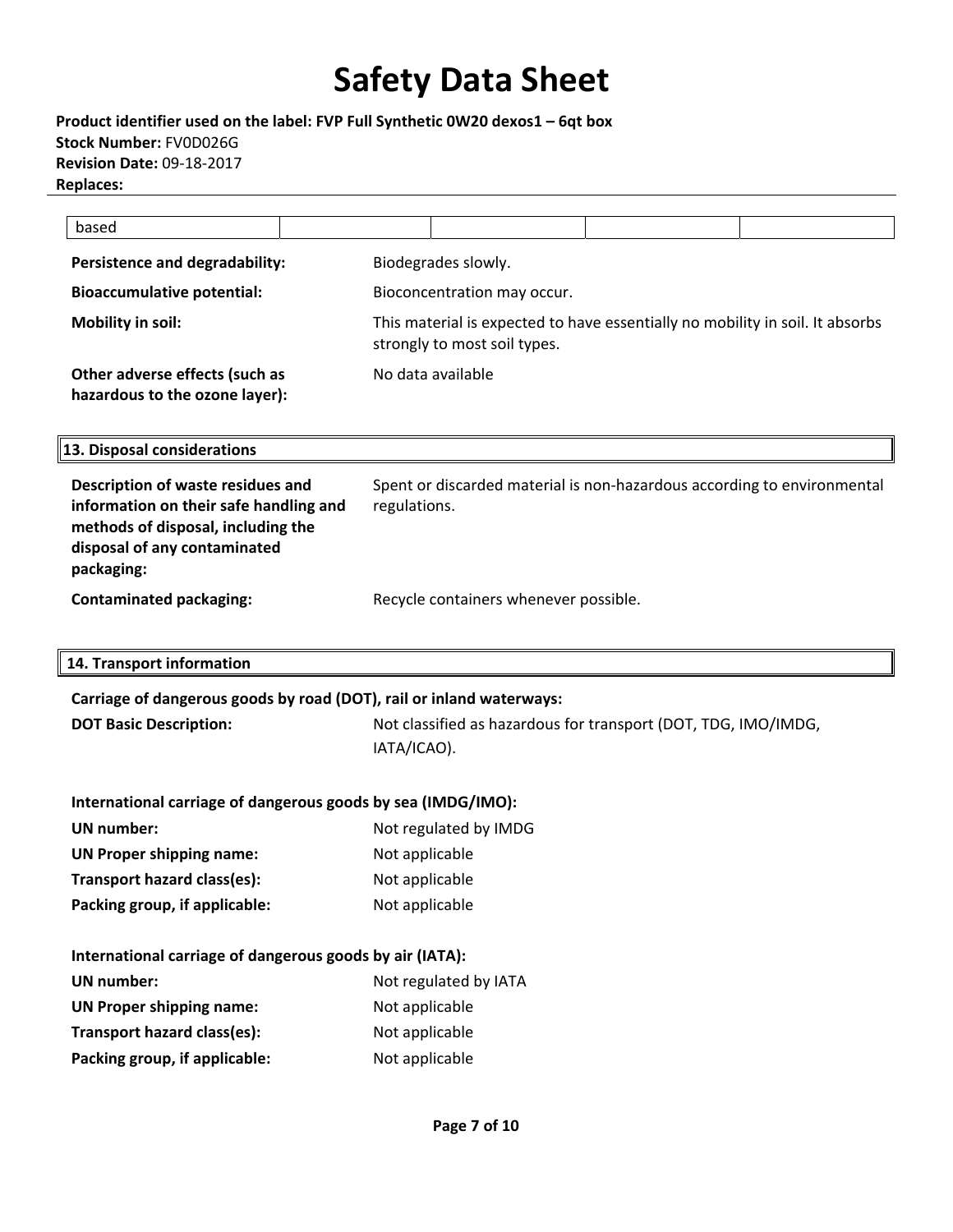**Product identifier used on the label: FVP Full Synthetic 0W20 dexos1 – 6qt box Stock Number:** FV0D026G **Revision Date:** 09‐18‐2017 **Replaces:**

| Environmental hazards (e.g., Marine<br>pollutant (Yes/No)):                                                                                                                   | None.             |
|-------------------------------------------------------------------------------------------------------------------------------------------------------------------------------|-------------------|
| <b>Transport in bulk (according to Annex II</b><br>of MARPOL 73/78 and the IBC Code):                                                                                         | No data available |
| Special precautions which a user needs<br>to be aware of or needs to comply with<br>in connection with transport or<br>conveyance either within or outside<br>their premises: | No data available |

| 15. Regulatory information |  |  |  |
|----------------------------|--|--|--|
|----------------------------|--|--|--|

#### **Safety, health and environmental regulations specific for the product in question:**

**TSCA Status: All components of this material are on the US TSCA Inventory or are** exempt.

#### **Regulated Components:**

| <b>Chemical Name</b>   | CAS#       | <b>CERCLA</b> | Sara EHS | <b>Sara 313</b> | U.S. HAP |
|------------------------|------------|---------------|----------|-----------------|----------|
| Lubricating oils       |            |               |          |                 |          |
| (petroleum), C20-50,   | 72623-87-1 | N             | N        | N               | Ν        |
| hydrotreated neutral   |            |               |          |                 |          |
| oil-based              |            |               |          |                 |          |
| Petroleum distillates, |            |               |          |                 |          |
| hydrotreated heavy     | 64742-54-7 | N             | Ν        | N               | Ν        |
| paraffinic             |            |               |          |                 |          |
| Petroleum distillates, |            |               |          |                 |          |
| solvent dewaxed        | 64742-65-0 | N             | Ν        | Ν               | Ν        |
| heavy paraffinic       |            |               |          |                 |          |

| <b>Chemical Name</b>                                                          | CAS#       | <b>California Prop</b><br>65 - Cancer | <b>California Prop</b><br>65 - Dev. Toxicity | <b>California Prop</b><br>65 - Reprod fem | <b>California Prop</b><br>65 - Reprod male |
|-------------------------------------------------------------------------------|------------|---------------------------------------|----------------------------------------------|-------------------------------------------|--------------------------------------------|
| Lubricating oils<br>(petroleum), C20-50,<br>hydrotreated neutral<br>oil-based | 72623-87-1 | N                                     | N                                            | N                                         | N                                          |
| Petroleum distillates,<br>hydrotreated heavy<br>paraffinic                    | 64742-54-7 | N                                     | Ν                                            | N                                         | N                                          |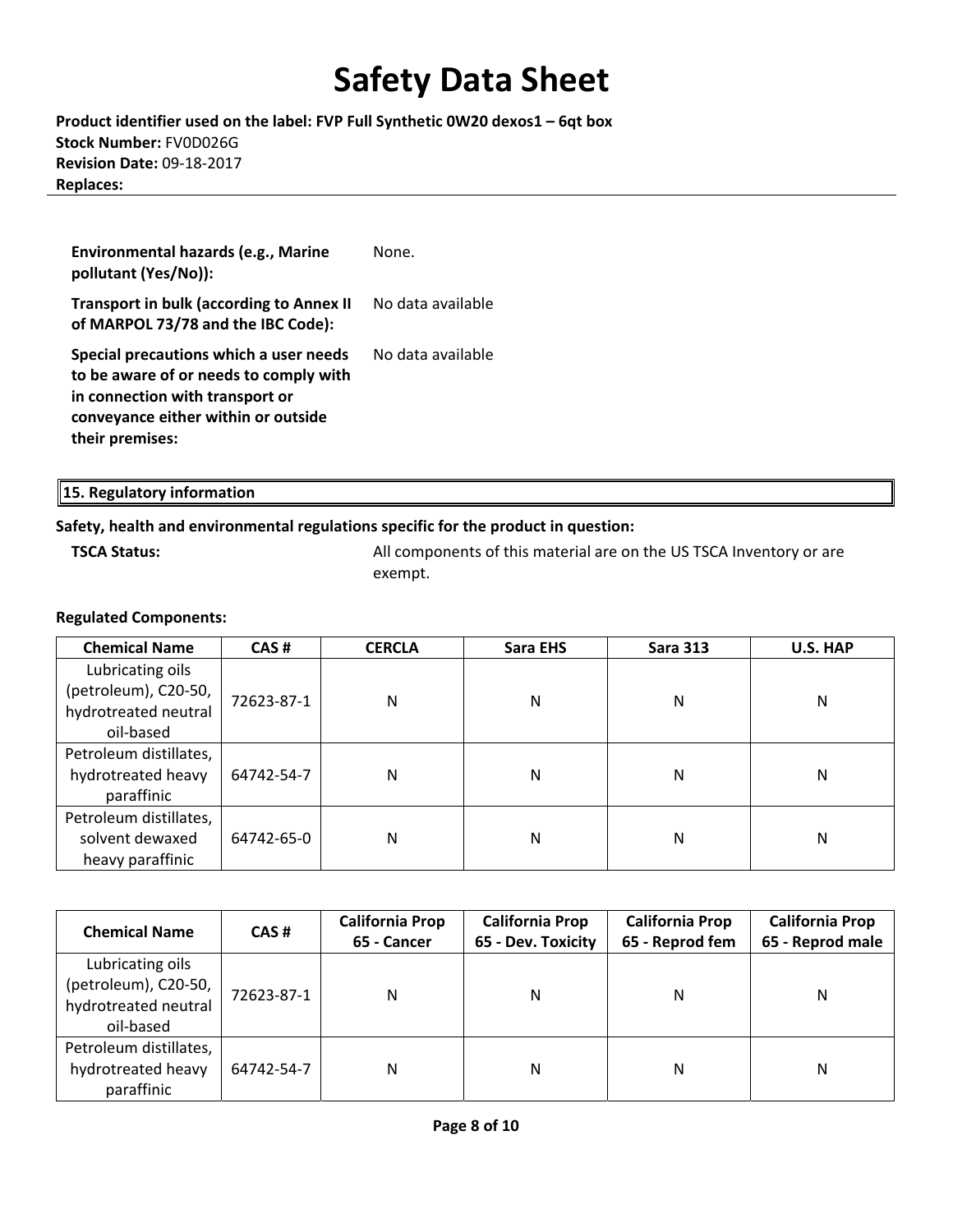**Product identifier used on the label: FVP Full Synthetic 0W20 dexos1 – 6qt box Stock Number:** FV0D026G **Revision Date:** 09‐18‐2017 **Replaces:**

| Petroleum distillates, |            |   |   |   |   |
|------------------------|------------|---|---|---|---|
| solvent dewaxed        | 64742-65-0 | N | N | N | N |
| heavy paraffinic       |            |   |   |   |   |

| <b>Chemical Name</b>   | CAS#       | <b>Massachusetts</b><br><b>RTK List</b> | <b>New Jersey</b><br><b>RTK List</b> | Pennsylvania<br><b>RTK List</b> | Rhode<br><b>Island RTK</b><br>List | Minnesota<br><b>Hazardous</b><br><b>Substance</b><br>List |
|------------------------|------------|-----------------------------------------|--------------------------------------|---------------------------------|------------------------------------|-----------------------------------------------------------|
| Lubricating oils       |            |                                         |                                      |                                 |                                    |                                                           |
| (petroleum), C20-50,   | 72623-87-1 | N                                       | N                                    | N                               | N                                  | N                                                         |
| hydrotreated neutral   |            |                                         |                                      |                                 |                                    |                                                           |
| oil-based              |            |                                         |                                      |                                 |                                    |                                                           |
| Petroleum distillates, |            |                                         |                                      |                                 |                                    |                                                           |
| hydrotreated heavy     | 64742-54-7 | N                                       | N                                    | N                               | N                                  | N                                                         |
| paraffinic             |            |                                         |                                      |                                 |                                    |                                                           |
| Petroleum distillates, |            |                                         |                                      |                                 |                                    |                                                           |
| solvent dewaxed        | 64742-65-0 | N                                       | N                                    | N                               | N                                  | N                                                         |
| heavy paraffinic       |            |                                         |                                      |                                 |                                    |                                                           |

| 16. Other information, including date of preparation or last revision. |                                                                                                                                                                                                                                                                                                                                                                                |  |  |  |
|------------------------------------------------------------------------|--------------------------------------------------------------------------------------------------------------------------------------------------------------------------------------------------------------------------------------------------------------------------------------------------------------------------------------------------------------------------------|--|--|--|
| <b>SDS Prepared by:</b>                                                | <b>SGOCHENOUR</b>                                                                                                                                                                                                                                                                                                                                                              |  |  |  |
| <b>Revision Date:</b>                                                  | 09-18-2017                                                                                                                                                                                                                                                                                                                                                                     |  |  |  |
| <b>Revision Number:</b>                                                | 5                                                                                                                                                                                                                                                                                                                                                                              |  |  |  |
| <b>Reason for revision:</b><br><b>References:</b><br>Other Info:       | <b>NEW VERSION</b><br>No data available<br>No data available                                                                                                                                                                                                                                                                                                                   |  |  |  |
| Disclaimer:                                                            | This safety data sheet and the information it contains is offered to you in<br>good faith as accurate. We have reviewed any information contained in<br>the data sheet which we have received from outside sources and we<br>believe the information to be correct, but cannot guarantee its accuracy<br>or completeness. Health and safety precautions in this data sheet may |  |  |  |

or completeness. Health and safety precautions in this data sheet may not be adequate for all individuals and/or situations. It is the user's obligation to evaluate and use this product in a safe manner and to comply with all applicable laws and regulations. No statement made in this data sheet shall be construed as permission or recommendation for the use of any product in a manner that might infringe existing patents. No warranty is made, either expressed or implied.